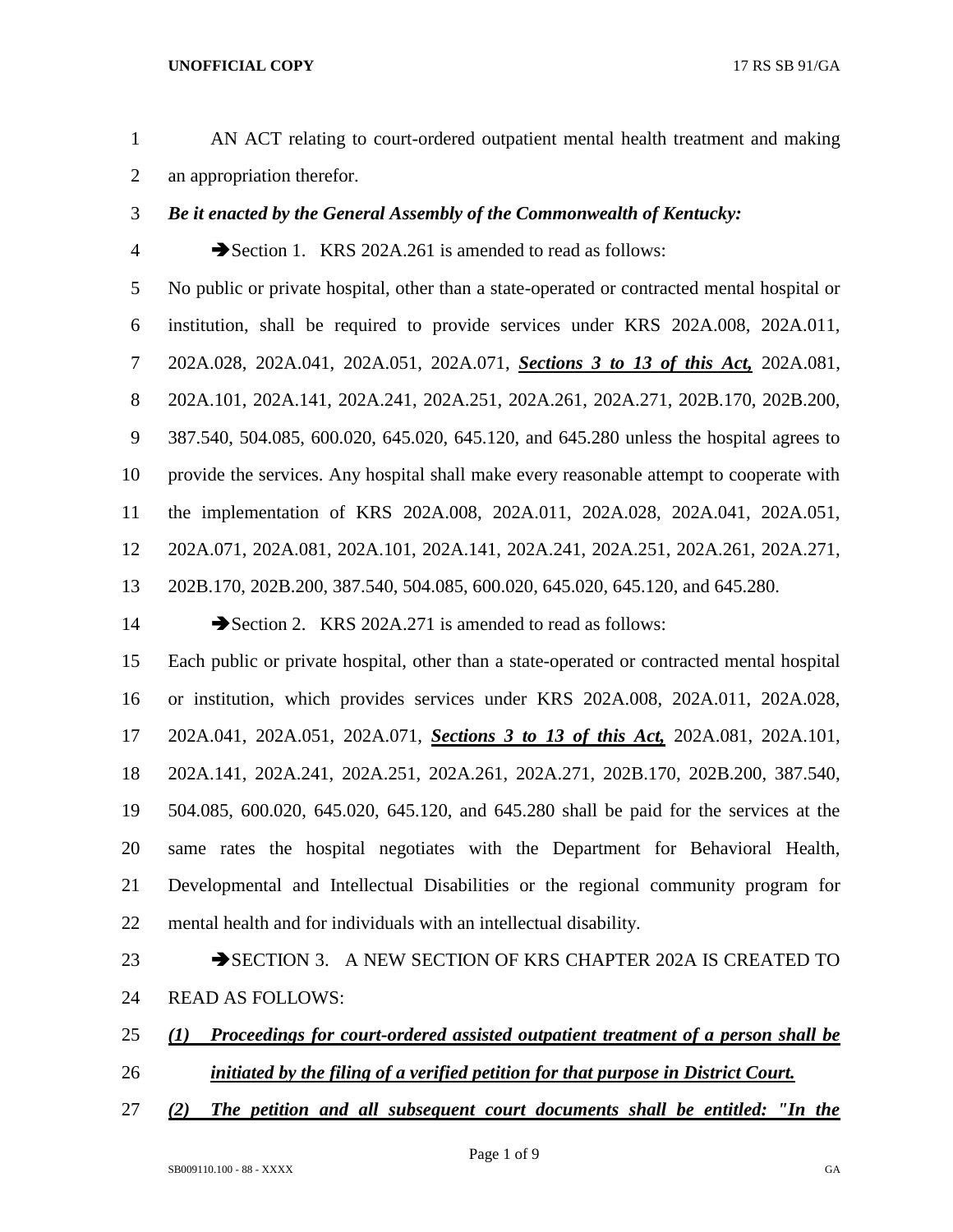| $\mathbf{1}$   |     | <i>interest of (name of respondent)."</i>                                             |
|----------------|-----|---------------------------------------------------------------------------------------|
| $\overline{2}$ | (3) | The petition shall be filed by a qualified mental health professional; peace          |
| 3              |     | officer; county attorney; Commonwealth's attorney; spouse, relative, friend, or       |
| 4              |     | guardian of the person concerning whom the petition is filed; or any other            |
| 5              |     | interested person.                                                                    |
| 6              | (4) | <b>The petition shall set forth:</b>                                                  |
| 7              |     | <b>Petitioner's relationship to the respondent;</b><br>(a)                            |
| 8              |     | <b>Respondent's name, residence, and current location, if known;</b><br>(b)           |
| 9              |     | Petitioner's belief, including the factual basis therefor, that the respondent<br>(c) |
| 10             |     | meets the criteria for court-ordered assisted outpatient treatment as set forth       |
| 11             |     | in Section 6 of this Act; and                                                         |
| 12             |     | Whether, within five (5) days prior to the filing of the petition, the<br>(d)         |
| 13             |     | <u>respondent has been examined by a qualified mental health professional to</u>      |
| 14             |     | determine whether the respondent meets the criteria for court-ordered                 |
| 15             |     | assisted outpatient treatment pursuant to Section 5 of this Act.                      |
| 16             | (5) | Upon receipt of the petition, the court shall examine the petitioner under oath as    |
| 17             |     | to the contents of the petition. If the petitioner is a qualified mental health       |
| 18             |     | professional, the court may dispense with the examination.                            |
| 19             | (6) | If, after reviewing the allegations contained in the petition and examining the       |
| 20             |     | petitioner under oath, it appears to the court that there is probable cause to        |
| 21             |     | believe the respondent should be court-ordered to assisted outpatient treatment,      |
| 22             |     | the court shall:                                                                      |
| 23             |     | Order the respondent to be examined without unnecessary delay by a<br>(a)             |
| 24             |     | qualified mental health professional to determine whether the respondent              |
| 25             |     | meets the criteria for court-ordered assisted outpatient treatment set forth in       |
| 26             |     | Section 5 of this Act, unless the court has already received the certified            |
| 27             |     | findings of such an examination conducted no earlier than five (5) days               |

Page 2 of 9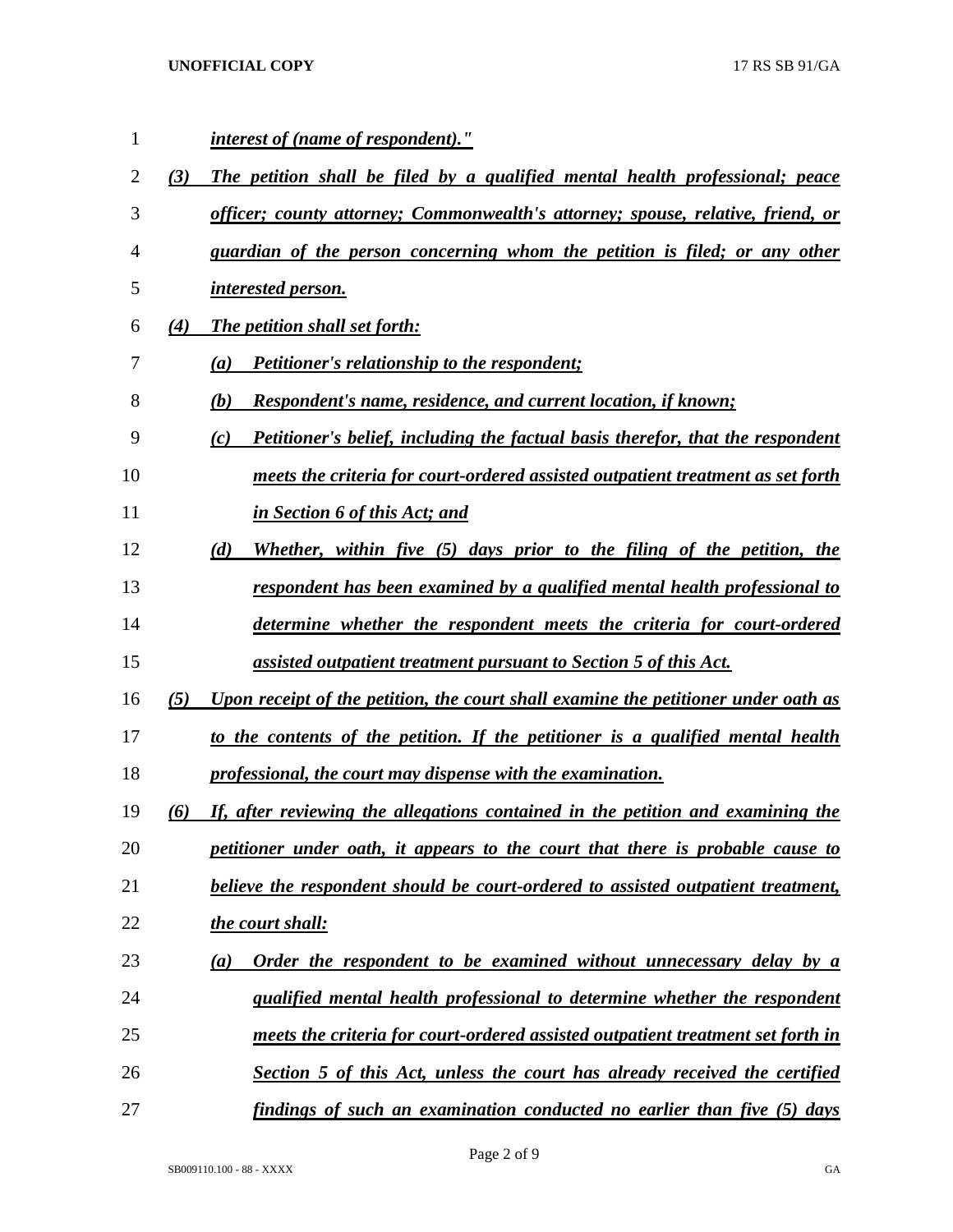| 1  | prior to the filing of the petition. The qualified mental health professional              |
|----|--------------------------------------------------------------------------------------------|
| 2  | shall certify his or her findings within seventy-two (72) hours, excluding                 |
| 3  | <i>weekends and holidays; and</i>                                                          |
| 4  | Set a date for a hearing within six (6) days from the date of the examination<br>(b)       |
| 5  | under the provisions of this section, excluding weekends and holidays, to                  |
| 6  | determine if the respondent should be court-ordered to assisted outpatient                 |
| 7  | treatment.                                                                                 |
| 8  | If the court finds there is no probable cause to believe the respondent should be<br>(7)   |
| 9  | court-ordered to assisted outpatient treatment, the proceedings against the                |
| 10 | respondent shall be dismissed.                                                             |
| 11 | SECTION 4. A NEW SECTION OF KRS CHAPTER 202A IS CREATED TO                                 |
| 12 | <b>READ AS FOLLOWS:</b>                                                                    |
| 13 | The court may order that the sheriff of the county or a peace officer transport the<br>(I) |
| 14 | respondent to a hospital or site designated by the cabinet so that the respondent          |
| 15 | shall be examined without unnecessary delay by a qualified mental health                   |
| 16 | professional. The sheriff or peace officer may authorize, upon agreement of a              |
| 17 | person authorized by the peace officer, the cabinet, a private agency on contract          |
| 18 | with the cabinet, or an ambulance service designated by the cabinet to transport           |
| 19 | the person to a hospital or site designated by the cabinet.                                |
| 20 | When the court is authorized to issue an order that the respondent be<br>(2)<br>(a)        |
| 21 | transported to a hospital or site designated by the cabinet for examination,               |
| 22 | the court may issue a summons.                                                             |
| 23 | A summons so issued shall be directed to the respondent and shall<br><u>(b)</u>            |
| 24 | command the respondent to appear at a time and place specified in the                      |
| 25 | summons, where the respondent shall be examined by a qualified mental                      |
| 26 | <b>health professional.</b>                                                                |
| 27 | If a respondent who has been summoned fails to appear for the<br>(c)                       |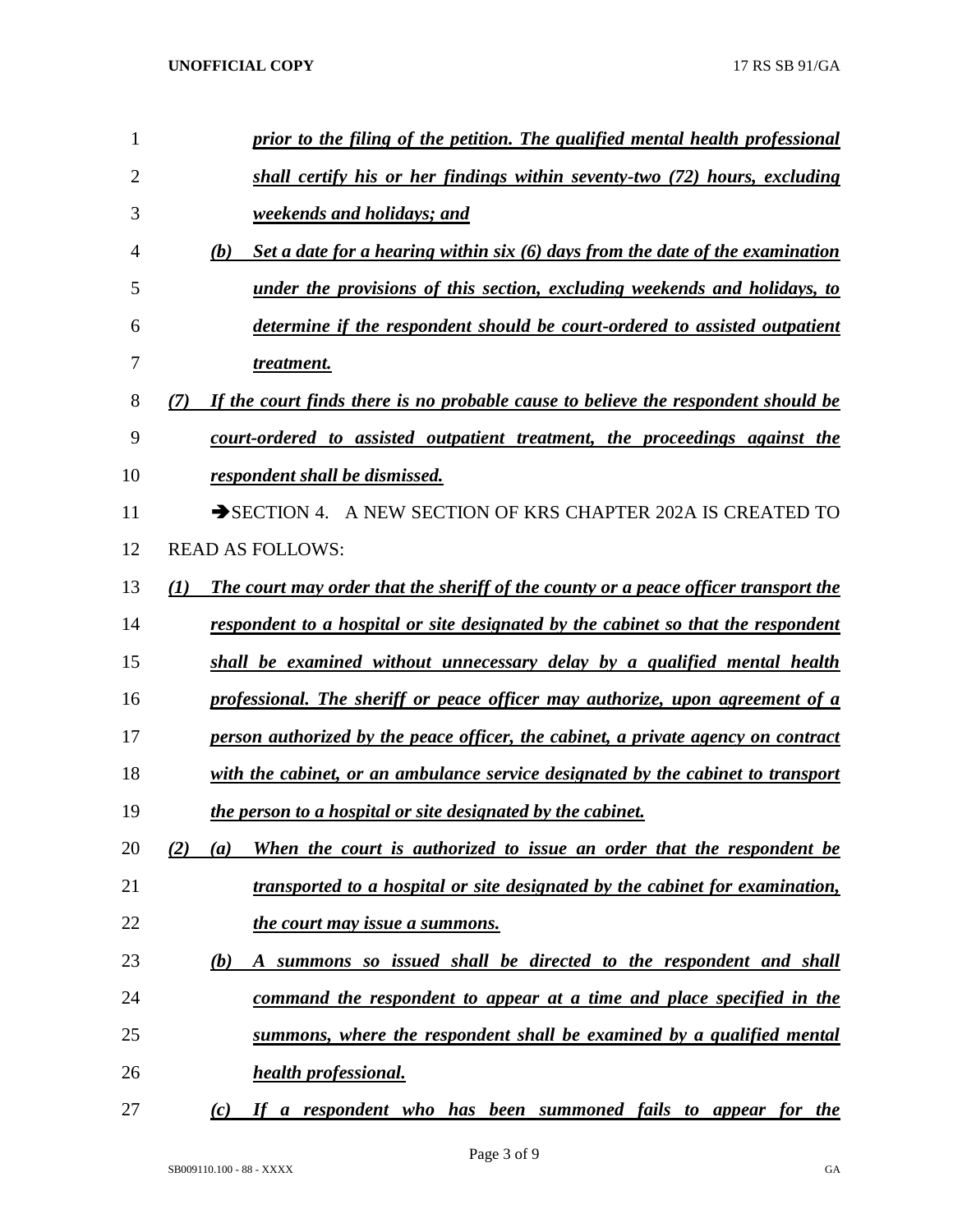| $\mathbf{1}$ | examination, the court may order that the sheriff of the county or a peace                  |
|--------------|---------------------------------------------------------------------------------------------|
| 2            | officer transport the respondent to a hospital or site designated by the                    |
| 3            | cabinet for the purpose of an examination.                                                  |
| 4            | SECTION 5. A NEW SECTION OF KRS CHAPTER 202A IS CREATED TO                                  |
| 5            | <b>READ AS FOLLOWS:</b>                                                                     |
| 6            | No person shall be court-ordered to assisted outpatient mental health treatment unless      |
| 7            | the person:                                                                                 |
| 8            | Has been involuntarily hospitalized pursuant to KRS 202A.051(11) at least two<br>$\bf(1)$   |
| 9            | (2) times in the past twelve (12) months;                                                   |
| 10           | Is diagnosed with a serious mental illness;<br>(2)                                          |
| 11           | (3)<br>Is unlikely to adequately adhere to outpatient treatment on a voluntary basis        |
| 12           | based on a qualified mental health professional's:                                          |
| 13           | <b>Clinical observation;</b><br>(a)                                                         |
| 14           | Review of treatment history, including the person's prior history of repeated<br>(b)        |
| 15           | treatment nonadherence; and                                                                 |
| 16           | <b>Identification of specific characteristics of the person's clinical condition</b><br>(c) |
| 17           | described as anosognosia, or failure to recognize his or her diagnosis of                   |
| 18           | serious mental illness; and                                                                 |
| 19           | Is in need of court-ordered assisted outpatient treatment as the least restrictive<br>(4)   |
| 20           | alternative mode of treatment presently available and appropriate.                          |
| 21           | SECTION 6. A NEW SECTION OF KRS CHAPTER 202A IS CREATED TO                                  |
| 22           | <b>READ AS FOLLOWS:</b>                                                                     |
| 23           | No later than the date of the hearing held pursuant to Section 3 of this Act, the           |
| 24           | qualified mental health professional who examined the respondent pursuant to Section        |
| 25           | 3 of this Act shall provide to the court and the respondent a proposed written treatment    |
| 26           | plan for the respondent for court-ordered assisted outpatient treatment, which shall        |
| 27           | have the goal of recovery. In developing a treatment plan, a qualified mental health        |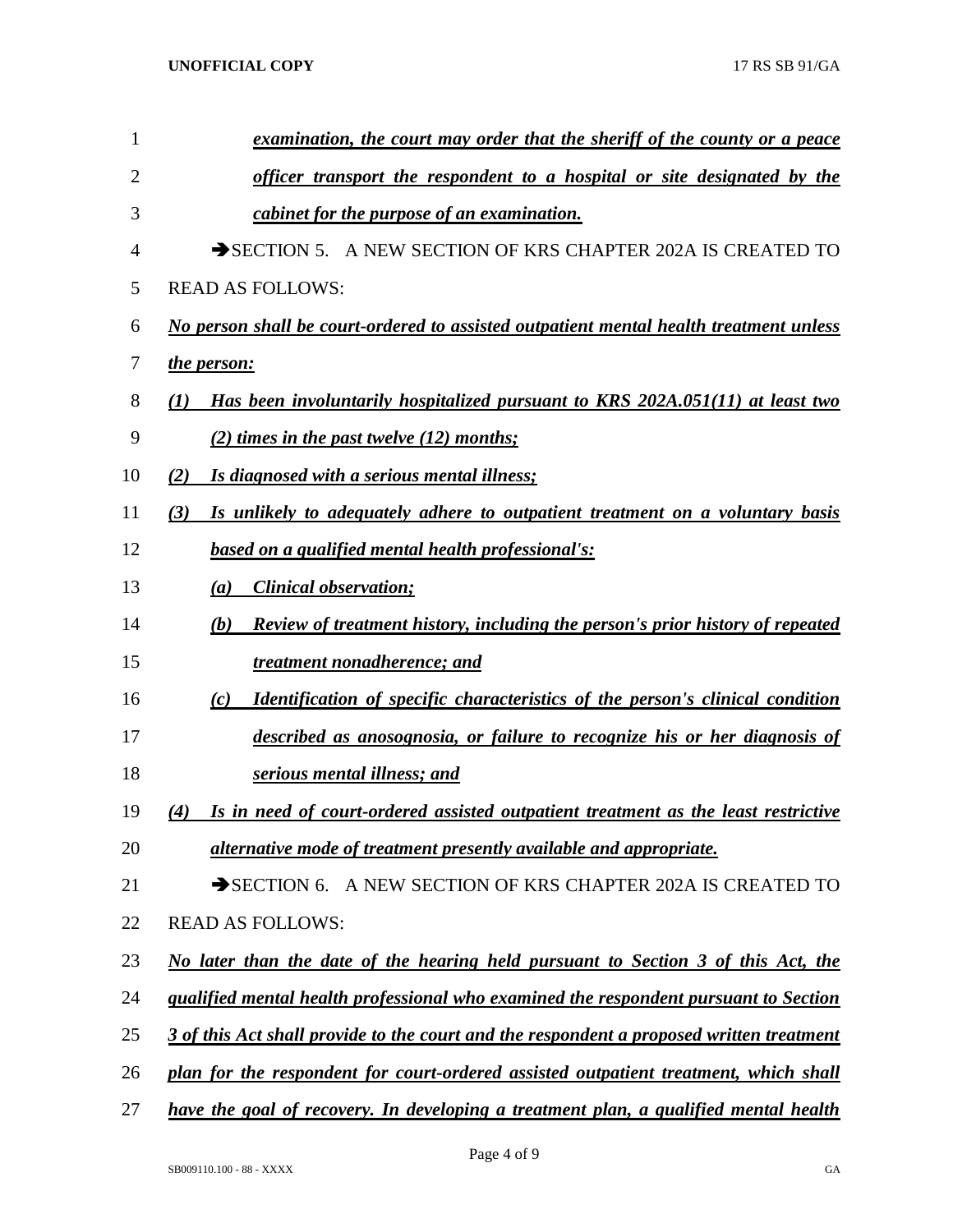| 1              | professional shall:                                                                              |
|----------------|--------------------------------------------------------------------------------------------------|
| $\overline{2}$ | <b>Provide reasonable opportunities for the respondent to actively participate in the</b><br>(I) |
| 3              | development of the treatment plan and any modifications thereafter, and involve                  |
| 4              | <u>any other persons whom the respondent requests to have participate;</u>                       |
| 5              | Follow any advanced directive for mental health treatment executed by the<br>(2)                 |
| 6              | respondent; and                                                                                  |
| 7              | (3)<br><b>Include in the treatment plan:</b>                                                     |
| 8              | A proactive crisis plan that includes access to emergency or crisis services<br>(a)              |
| 9              | twenty-four (24) hours a day and the contact information to access such                          |
| 10             | crisis services; and                                                                             |
| 11             | (b)<br>Evidence-based practices. As used in this paragraph, "evidence-based"                     |
| 12             | practices'' means intervention programs, policies, procedures, and practices                     |
| 13             | that have been rigorously tested; are proven by scientific research; have                        |
| 14             | <i>yielded consistent, replicable results; and have proven safe, beneficial, and</i>             |
| 15             | effective for most people diagnosed with mental illness when implemented                         |
| 16             | competently. Evidence-based practices may include but are not limited to                         |
| 17             | psychotropic medications, psychosocial rehabilitation, recovery-oriented                         |
| 18             | therapies, assertive community treatment, supported employment, supported                        |
| 19             | <u>housing, and peer support services.</u>                                                       |
| 20             | SECTION 7. A NEW SECTION OF KRS CHAPTER 202A IS CREATED TO                                       |
| 21             | <b>READ AS FOLLOWS:</b>                                                                          |
| 22             | At a hearing and at all stages of a proceeding for court-ordered assisted<br>(1)                 |
| 23             | <i>outpatient treatment, the respondent shall be:</i>                                            |
| 24             | <b>Represented by counsel;</b><br>(a)                                                            |
| 25             | Accompanied by a peer support specialist or other person in a support<br>(b)                     |
| 26             | relationship, if requested by the respondent; and                                                |
| 27             | Afforded an opportunity to present evidence, call witnesses on his or her<br>(c)                 |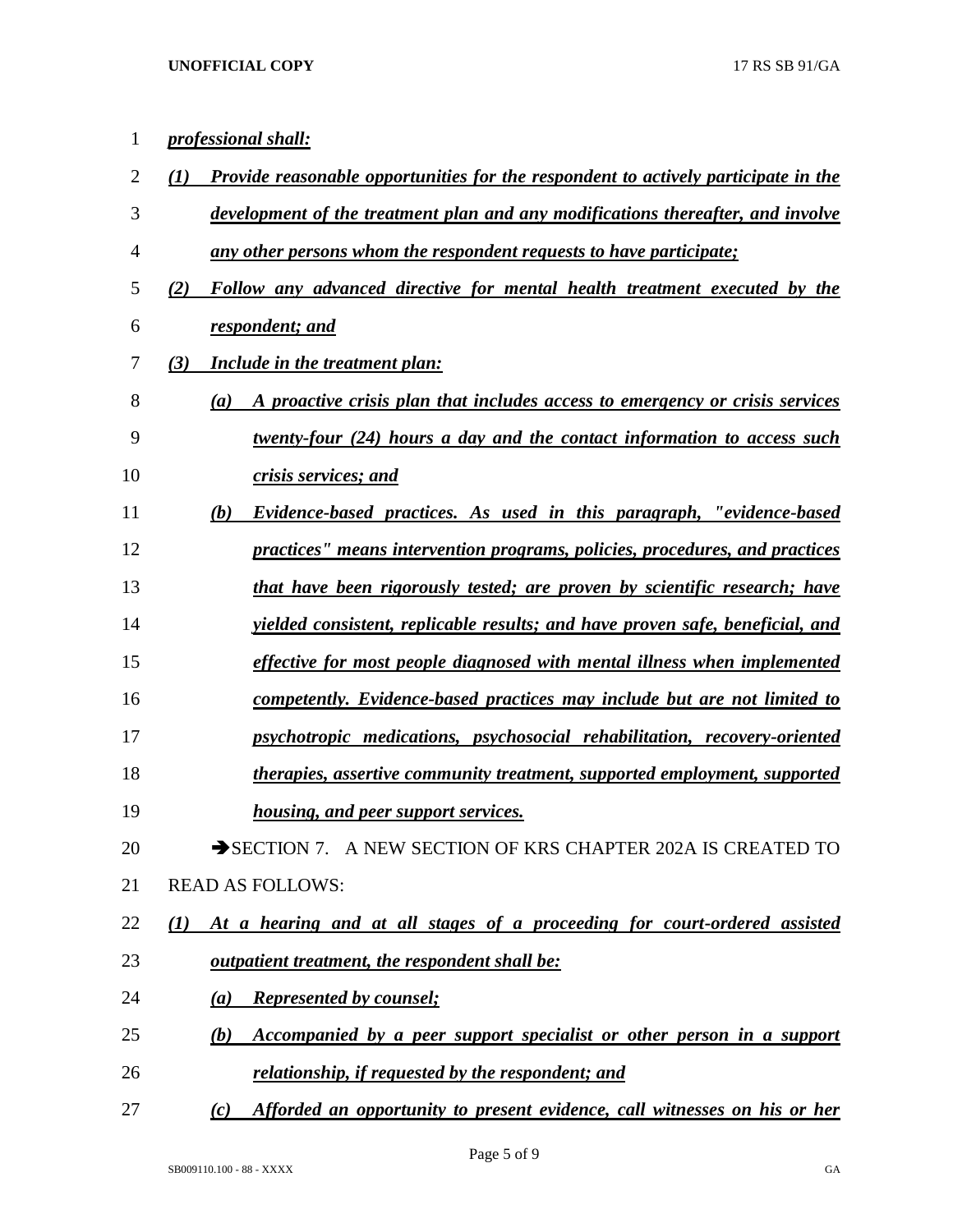| 1  |     | behalf, and cross-examine adverse witnesses.                                                |
|----|-----|---------------------------------------------------------------------------------------------|
| 2  | (2) | If a respondent does not appear at the hearing, and appropriate attempts to elicit          |
| 3  |     | the respondent's appearance have failed, the court may conduct the hearing in               |
| 4  |     | <i>the respondent's absence.</i>                                                            |
| 5  | (3) | A qualified mental health professional who recommends court-ordered assisted                |
| 6  |     | <u>outpatient treatment for the respondent shall:</u>                                       |
| 7  |     | Testify at the hearing, in person or via electronic means;<br>(a)                           |
| 8  |     | State the facts and clinical determinations which support the allegation that<br>(b)        |
| 9  |     | the respondent meets the criteria stated in Section 5 of this Act; and                      |
| 10 |     | Testify in support of the treatment plan provided pursuant to Section 6 of<br>(c)           |
| 11 |     | this Act, and for each category of proposed evidence-based treatment, he or                 |
| 12 |     | she shall state the specific recommendation and the clinical basis for his or               |
| 13 |     | her belief that such treatment is essential to the maintenance of the                       |
| 14 |     | respondent's health or safety.                                                              |
| 15 | (4) | If after hearing all relevant evidence, the court does not find by clear and                |
| 16 |     | convincing evidence that the respondent meets the criteria stated in Section 5 of           |
| 17 |     | this Act, the court shall deny the petition and the proceedings against the                 |
| 18 |     | respondent shall be dismissed.                                                              |
| 19 | (5) | If after hearing all relevant evidence, the court finds by clear and convincing             |
| 20 |     | <u>evidence that the respondent meets the criteria stated in Section 5 of this Act, the</u> |
| 21 |     | court may order the respondent to receive assisted outpatient treatment for a               |
| 22 |     | period of time not to exceed three hundred sixty (360) days. The court's order              |
| 23 |     | shall incorporate a treatment plan, which shall be limited in scope to the                  |
| 24 |     | <u>recommendations included in the treatment plan provided by the qualified mental</u>      |
| 25 |     | <b>health professional pursuant to Section 6 of this Act.</b>                               |
| 26 | (6) | The court shall report every order for assisted outpatient treatment issued under           |
| 27 |     | this section to the Kentucky Commission on Services and Supports for                        |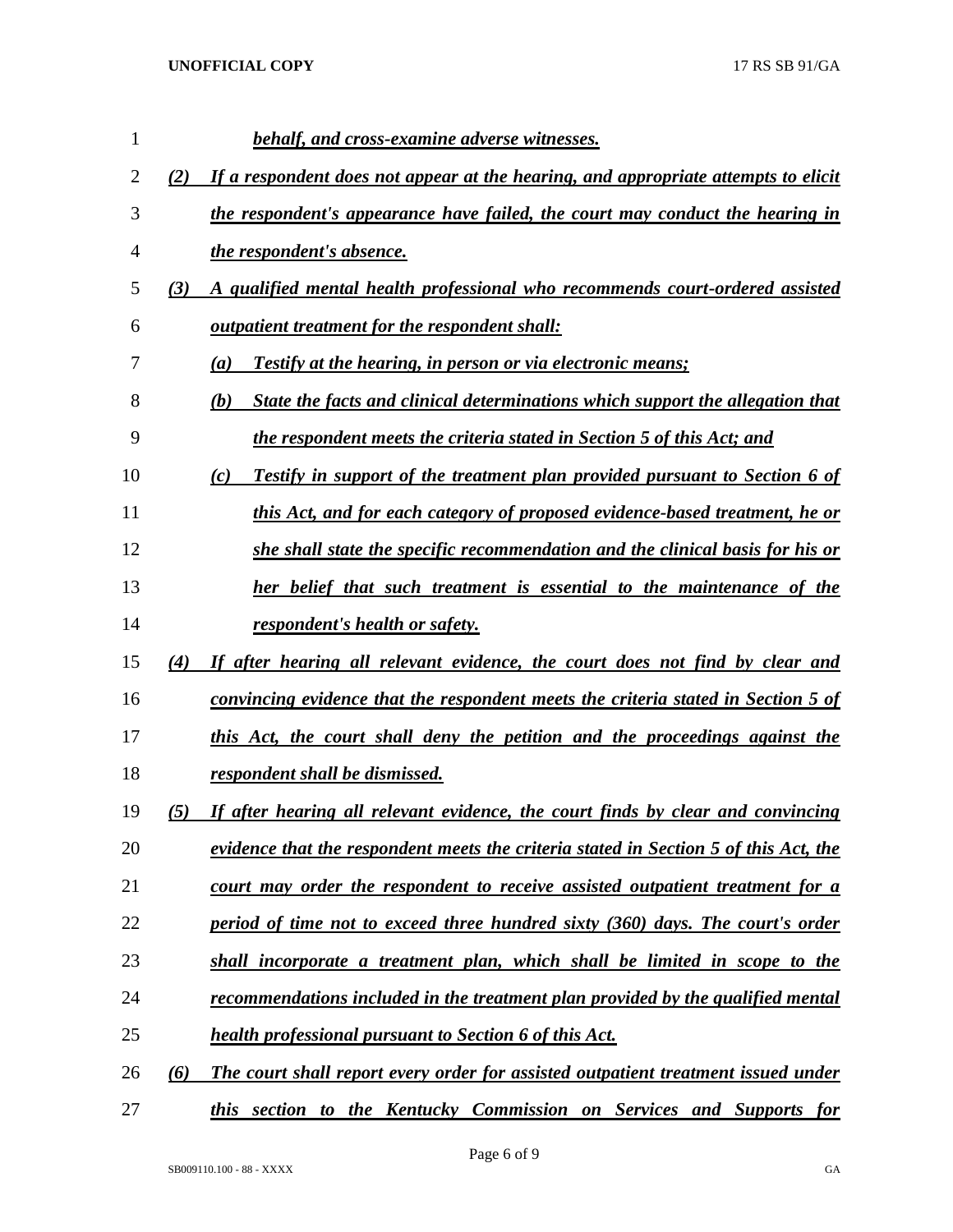| 1              | <b>Individuals with Mental Illness, Alcohol and Other Drug Abuse Disorders, and</b>             |
|----------------|-------------------------------------------------------------------------------------------------|
| $\overline{2}$ | <b>Dual Diagnoses established pursuant to KRS 210.502.</b>                                      |
| 3              | SECTION 8. A NEW SECTION OF KRS CHAPTER 202A IS CREATED TO                                      |
| 4              | <b>READ AS FOLLOWS:</b>                                                                         |
| 5              | <u>If the court orders assisted outpatient mental health treatment pursuant to Section 7 of</u> |
| 6              | this Act, the court shall appoint an outpatient provider agency recognized by the               |
| 7              | cabinet which shall assemble a multi-disciplinary team. The multi-disciplinary team             |
| 8              | shall regularly monitor the person's adherence to the conditions of the order and               |
| 9              | regularly report this information to the court that ordered the person's release. Reports       |
| 10             | may be provided in written format, in person, or via electronic means, at the court's           |
| 11             | discretion.                                                                                     |
| 12             | SECTION 9. A NEW SECTION OF KRS CHAPTER 202A IS CREATED TO                                      |
| 13             | <b>READ AS FOLLOWS:</b>                                                                         |
| 14             | <u>A person's substantial failure to comply with a court order for assisted outpatient</u>      |
| 15             | treatment may constitute presumptive grounds for an authorized staff physician to               |
| 16             | order a seventy-two (72) hour emergency admission pursuant to KRS 202A.031.                     |
| 17             | Failure to comply with an order for assisted outpatient treatment shall not be grounds          |
| 18             | to find the person in contempt of court.                                                        |
| 19             | $\rightarrow$ SECTION 10.<br>A NEW SECTION OF KRS CHAPTER 202A IS CREATED                       |
| 20             | TO READ AS FOLLOWS:                                                                             |
| 21             | At any time during the period of an order for court-ordered assisted outpatient<br>(1)          |
| 22             | treatment, the person subject to the order may move the court to stay, vacate, or               |
| 23             | modify the order.                                                                               |
| 24             | As used in this subsection, "material change" means an addition or<br>(2)<br>(a)                |
| 25             | deletion of a category of services to or from a treatment plan.                                 |
| 26             | If a treating qualified mental health professional proposes a material<br>(b)                   |
| 27             | change to the court-ordered treatment plan, he or she shall apply to the                        |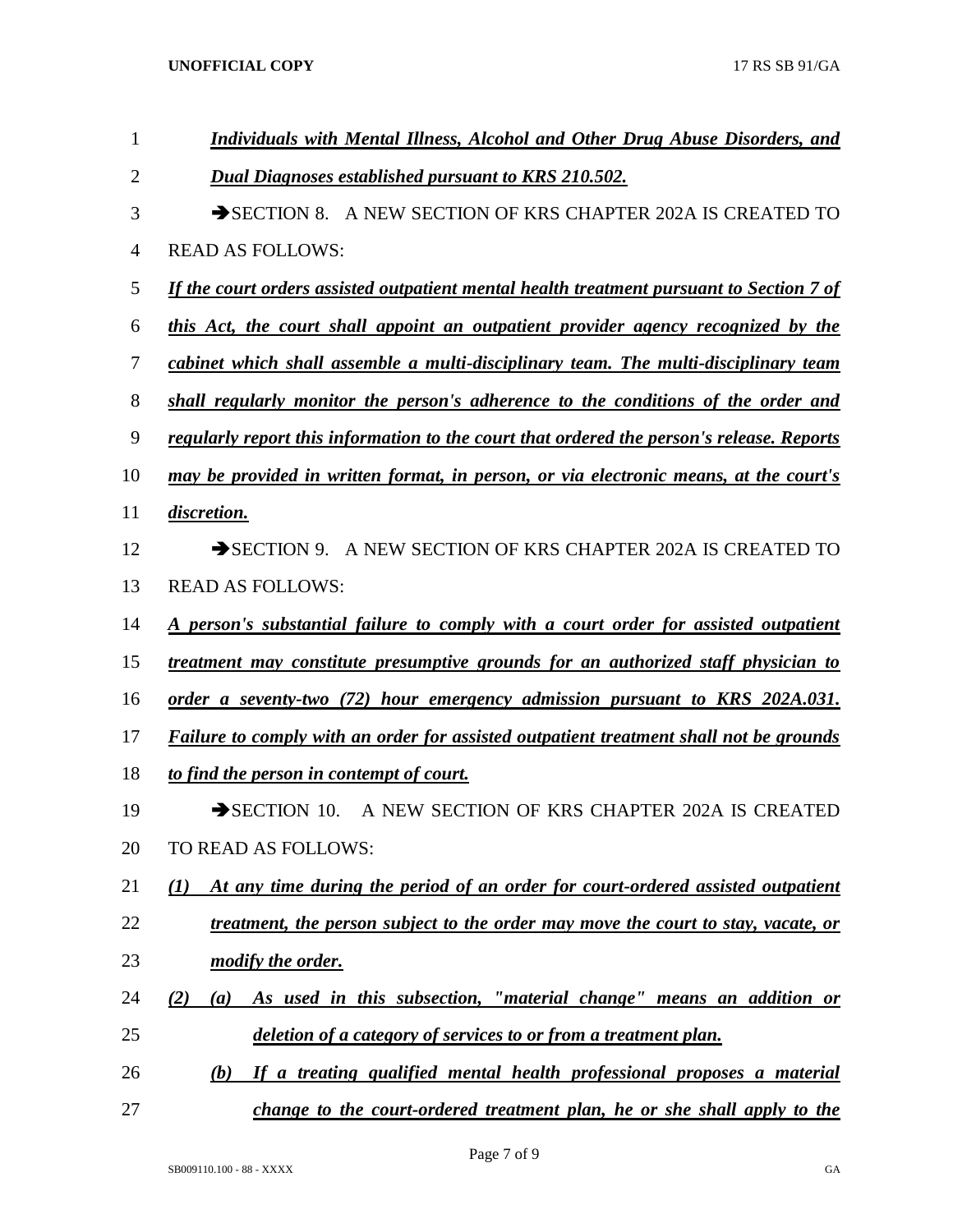| 1              | court for approval of the proposed change. Not later than five (5) days after                |
|----------------|----------------------------------------------------------------------------------------------|
| $\overline{2}$ | receiving the application, excluding weekends and holidays, the court shall                  |
| 3              | hold a hearing. If the person under order informs the court that he or she                   |
| 4              | agrees to the proposed material change, the court may approve such change                    |
| 5              | without a hearing.                                                                           |
| 6              | (3)<br>Within thirty (30) days of the expiration of an order for assisted outpatient         |
| 7              | treatment, the original petitioner may petition the court for an additional period           |
| 8              | court-ordered assisted outpatient treatment. The procedures for the                          |
| 9              | consideration of the petition shall be identical to the procedures provided in               |
| 10             | Sections 3 to 13 of this Act, except that the parties may mutually agree to waive            |
| 11             | the requirement of a new hearing. The person under order shall be represented                |
| 12             | by an attorney in responding to the petition for an additional period of court-              |
| 13             | <u>ordered</u> assisted outpatient treatment.                                                |
| 14             | A NEW SECTION OF KRS CHAPTER 202A IS CREATED<br>$\rightarrow$ SECTION 11.                    |
| 15             | TO READ AS FOLLOWS:                                                                          |
| 16             | For persons who are Medicaid-eligible, assisted outpatient mental health treatment           |
| 17             | services identified under Sections 3 to 13 of this Act shall be authorized by the            |
| 18             | Department for Medicaid Services and its contractors as Medicaid-eligible services and       |
| 19             | shall be subject to the same medical necessity criteria and reimbursement methodology        |
| 20             | as for all other covered behavioral health services.                                         |
| 21             | SECTION 12. A NEW SECTION OF KRS CHAPTER 202A IS CREATED                                     |
| 22             | TO READ AS FOLLOWS:                                                                          |
| 23             | <b>Implementation of Sections 3 to 13 of this Act is contingent upon adequate funding by</b> |
| 24             | any unit of state or local government or divisions thereof, special purpose                  |
| 25             | governmental entity, or any other entity able to utilize funds for the purposes set forth    |
| 26             | in Sections 3 to 13 of this Act. Funding may be provided through the appropriation of        |
|                |                                                                                              |

*federal, state, or local resources or from donations, grants, gifts, or pledges from*